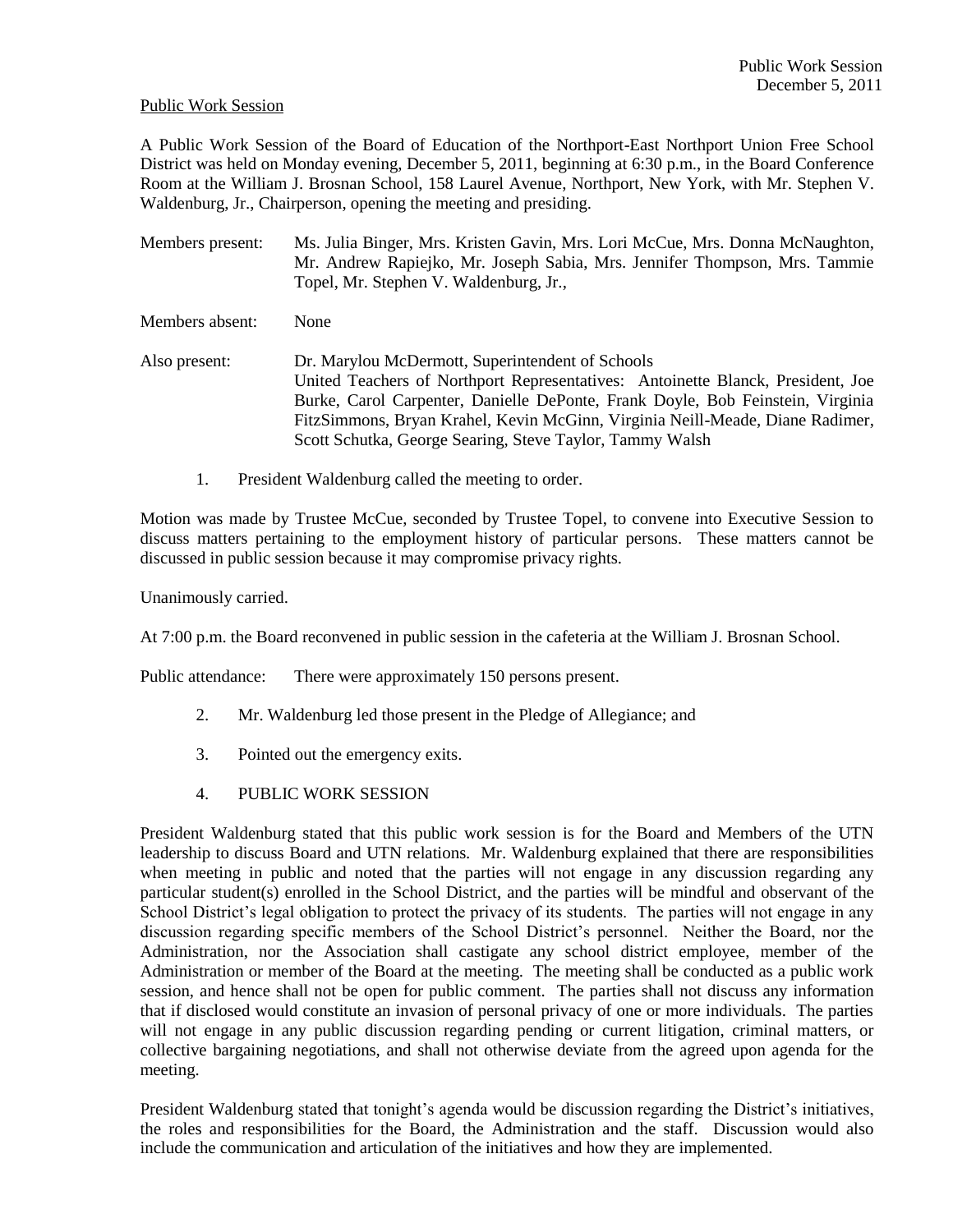Ms. Antoinette Blanck, UTN President, thanked everyone present for joining what should be a productive and beneficial dialogue between the Board of Education and the UTN. Ms. Blanck stated that this is an opportunity to inform each other of educational needs and problems encountered, mutual goals and prepare to begin a discussion to mutually foster and environment where every child can grow to potential. The UTN has a strong belief that they must be involved in the decision making process and have their voices heard and listened to. The talents and expertise of each member of the professional staff to have true collaboration. Ms. Blanck stated that imposition has become the method of recent years and the top down management has caused moral to be at an all time low. Ms. Blanck stated there is a lack of genuine collaboration.

Mr. George Searing stated that when he joined the District the faculty was encouraged to provide ideas on curriculum. The District's profile states that the members of the faculty are leaders in their fields. Mr. Searing noted that the faculty is the District's greatest resource. Mr. Searing stated that lately these attributes are being ignored and that the professional teaching staff is being minimalized. The trend is an unsettling pattern of decision making adversely impacting the ability to serve students of the district.

President Waldenburg stated that there were specific instances or items that the UTN wanted to bring to the attention of the Board.

Mr. Scott Schutka stated that he represents the middle school sciences and he is speaking on behalf of the community and science teachers in the District. Mr. Schutka stated that there are concerns about the formulation of guidelines and procedures for implementing an  $8<sup>th</sup>$  grade all Regents level in 2012. Mr. Schutka stated that he has great difficulty with the 2012 deadline of starting this curriculum and that this might be setting up the students for frustration and failure, especially the special needs students. Mr. Schutka stated that there needs to be an open discussion as to when this really could take place and in order to have a successful Regents program at the middle school level steps have to be setup for success for this to occur. Mr. Schutka stated that this initiative took a lot of teachers by surprise. Teachers see the everyday character development, strengths and weaknesses of each student. Mr. Schutka hoped that before the initiative was set that the resources of the professionals in the District would have been sought. Mr. Schutka stated that he is in support of this initiative but wants to do it right.

Dr. McDermott stated that the State wants every student to be college and career ready. The State is moving very quickly and the District has to move as quickly as they can. Dr. McDermott stated that the initiative is in the discussion stages and invited Mr. Schutka to the secondary curriculum council meeting for a discussion on the initiative. Dr. McDermott stated that this initiative was formulated in January 2011 and is in the working phases. Discussions will be had and if it is believed that it is not feasible for it to happen it will not happen. Dr. McDermott noted that the initiatives are ideas being considered for the following year. Dr. McDermott stated that the District is looking to elevate the standard for every student.

There was a discussion regarding the secondary curriculum council meeting, the flow of communication to the staff, communicating concerns of teachers, State laws and the need to be proactive, opportunities for collaboration and troubleshooting, and teachers being are part of the decisions, sharing knowledge and professionalism.

Dr. McDermott stated that she has an open door every day for any discussion regarding the growth of students. The District needs to prepare every student to be a learner in the  $21<sup>st</sup>$  century.

Trustee Thompson stated that the Board has talked about the initiatives in open meetings week after week and the Superintendent shared what the expectations were.

Vice President McNaughton stated that the expenditures for the netbooks were to give the opportunity for every staff member to have the tools to engage the students for the future. Mrs. McNaughton stated that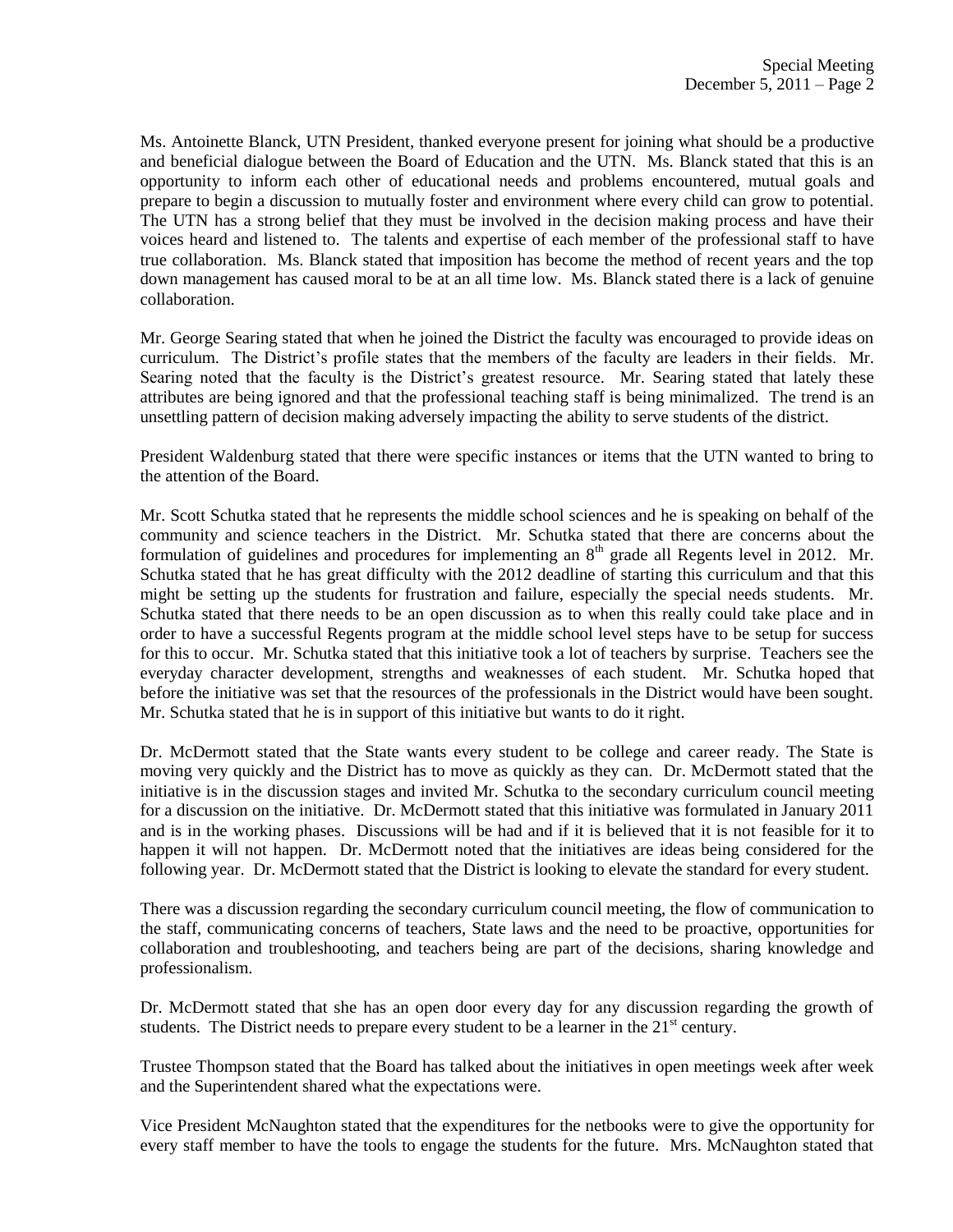the District initiatives come from the Superintendent.

Mr. Schutka stated that there is frustration that the teachers were given the devices at Superintendents Conference Day and they are not functioning as they are supposed to. Mr. Schutka stated that the devices cannot be used in the classroom as some teachers are not able to link to the internet. There is supposed to be a wireless network in place and the infrastructure should have been in place before the devices were given out.

President Waldenburg stated that the District is in a build out phase to implement the wireless and that the District is moving as fast as it can.

Dr. McDermott stated that the purpose of giving the teachers the devices at Superintendent's Conference Day was to give the teacher the opportunity to get used to the devices so that when the wireless network was up and running they had a tool to use in the classroom.

President Blanck stated that the concern is lack of information being disseminated to the rank and file. There was no information to the teachers as to what they were expected to do with the devices. Ms. Blanck stated that it is frustrating being told that you are getting something but not sure what you're expected to do with it and how to prepare for it.

There was a discussion regarding technology, the wireless system, the number of computer techs in the District, and formulation of committees on initiatives.

Ms. Virginia FitzSimmons stated that there are curriculum concerns at the elementary level and that the main concern is the lack of consistency across the District and continuation of programs being implemented without piloting by staff. Ms. FitzSimmons sated that there are significant curriculum concerns in K-5 with regards to science, the math program, outdated social studies textbooks, NWEA and half day kindergarten program. Ms. FitzSimmons stated that she was going to focus on the literacy component. Ms. FitzSimmons stated that guided reading groups are a positive approach to help students but that there is no actual program to guide instruction, there is no order or sequence guide. Ms. FitzSimmons stated that there needs to be structured resources to plan for different needs in classrooms and that there is a concern about the literacy success of students. Ms. FitzSimmons stated that there is a lack of a program and that teachers are making up lessons for each book. Ms. FitzSimmons stated that with the amount of changes and lack of collaboration the teachers are feeling disrespected.

Dr. McDermott stated that the District does have a balanced literary program and that the heart of a balanced literacy program is guided reading. Teachers sit with children in small groups and listen to them read and help with comprehension. Dr. McDermott stated that every classroom should have a library with books for all student levels and if there is a lack of supplies that it should be brought to the attention of the principal. Dr. McDermott stated that if more professional development is needed in guided reading the District would supply it.

Mrs. Virginia Neall-Meade stated that they need to each kids not just the comprehension and inference, they need actual skills such as a grammar program and spelling program which is consistent through every school. Mrs. Neall-Meade stated that there is no equity across the District.

Dr. McDermott stated that curriculum writing professional development is needed. Guided reading is a component of a balanced literary program and other components need to be put in such as grammar. Dr. McDermott stated that there needs to be further discussion on this with building principals.

There was a discussion regarding materials and guides, teaching children strategies to develop better writing skills, and curriculum coordinators as resources.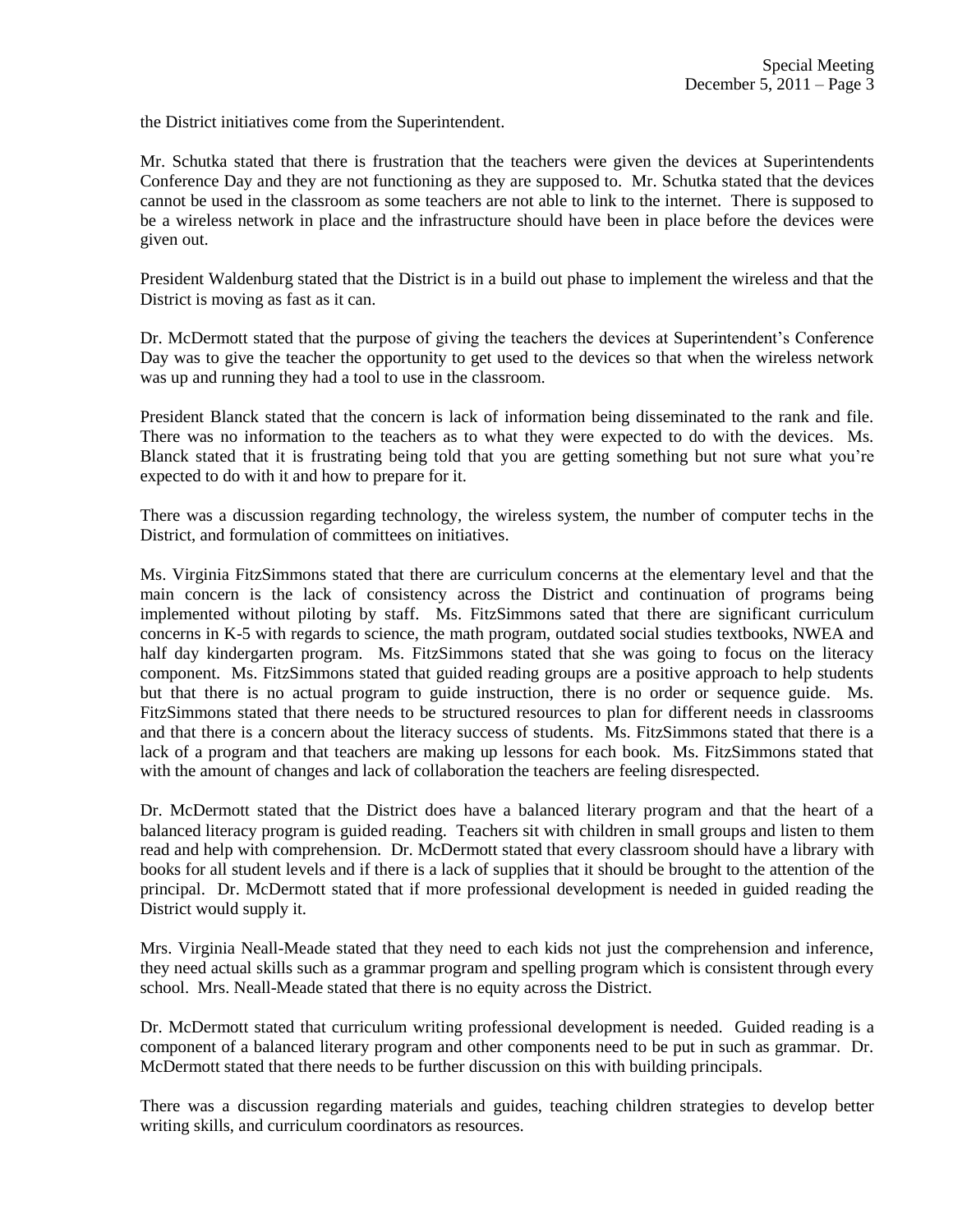President Blanck stated that teachers are gathering information independently across the District and that there needs to be a better way to work together to maximize teacher efficiency.

Mr. Bob Feinstein stated that when the Superintendent announced that in 2012-2013 all students would take IB English this was completely foreign news to the high school English department and that this had never been discussed. Mr. Feinstein stated that it is unrealistic to think that the District would be able to bring 490  $11<sup>th</sup>$  graders to this level or near this level. There are inherent problems that need to be addressed. Mr. Feinstein stated that the English teachers should have been a part of this discussion and should have been a part of the decision making process out of professional respect. Mr. Feinstein stated there was no discussion regarding English 9 Honors not being offered and the probability that 10 Honors would not be offered the following year. Mr. Feinstein asked if Northport High School was going to be converted to an IB school. Mr. Feinstein stated that the teachers want a seat at the decision making table before changes are implemented.

Dr. McDermott stated that it is a teacher's responsibility to lift their own moral for quality of education in the classroom. Dr. McDermott stated that the IB program is something that she has discussed and has identified it as something that she is very interested in coming from a desire to make all students college and career ready, and raising students to be reading and writing ready. Dr. McDermott stated that the IB program sets a high standard for all students.

President Waldenburg stated that the Superintendent has provided to the Board her goals and visions on how to grow the IB program. The Board is aware of her desires and does support them. The implementation is a continuing dialogue that needs to be had. Mr. Waldenburg stated that the IB program is something that all students could aspire to.

There was a discussion regarding the rigor of the English Department, elevating standards for all students, discussions at department meetings, decisions made without department input, and flow of communication through department.

Dr. McDermott stated that part of her responsibility is to present goals and initiatives in January for the following school year to the Board of Education. These proposed goals are based on input from the principals and common standards for students. Dr. McDermott stated that as she is formulating her initiatives she is sharing with the Board what her plans are for the 2012-2013 school year and is also sharing them with the department chairs and building principals.

Mrs. Virginia Neill-Meade stated that there needs to be a constant conversation and noted that the District used to be a very collaborative District.

Dr. McDermott stated that the State is saying that every child must be college and career ready.

Mr. Frank Doyle stated that he is troubled by dates being kicked around at the high school and asked if there was a way to move forward without putting dates on everything.

Dr. McDermott stated that she will meet with department chairs and determine what is reasonable and what is realistic. Dr. McDermott stated that there are hard choices and decisions to make going forward and that there is a need to find balance.

President Waldenburg stated that there is a need for more communication and noted that he would like to see similar meetings or perhaps smaller group meetings.

President Blanck stated that there were several occasions where information was disseminated from central administration and asked if the District could use a more efficient way of communicating with staff through its "all users" email. Ms. Blanck stated that the message is clearer when it comes directly from